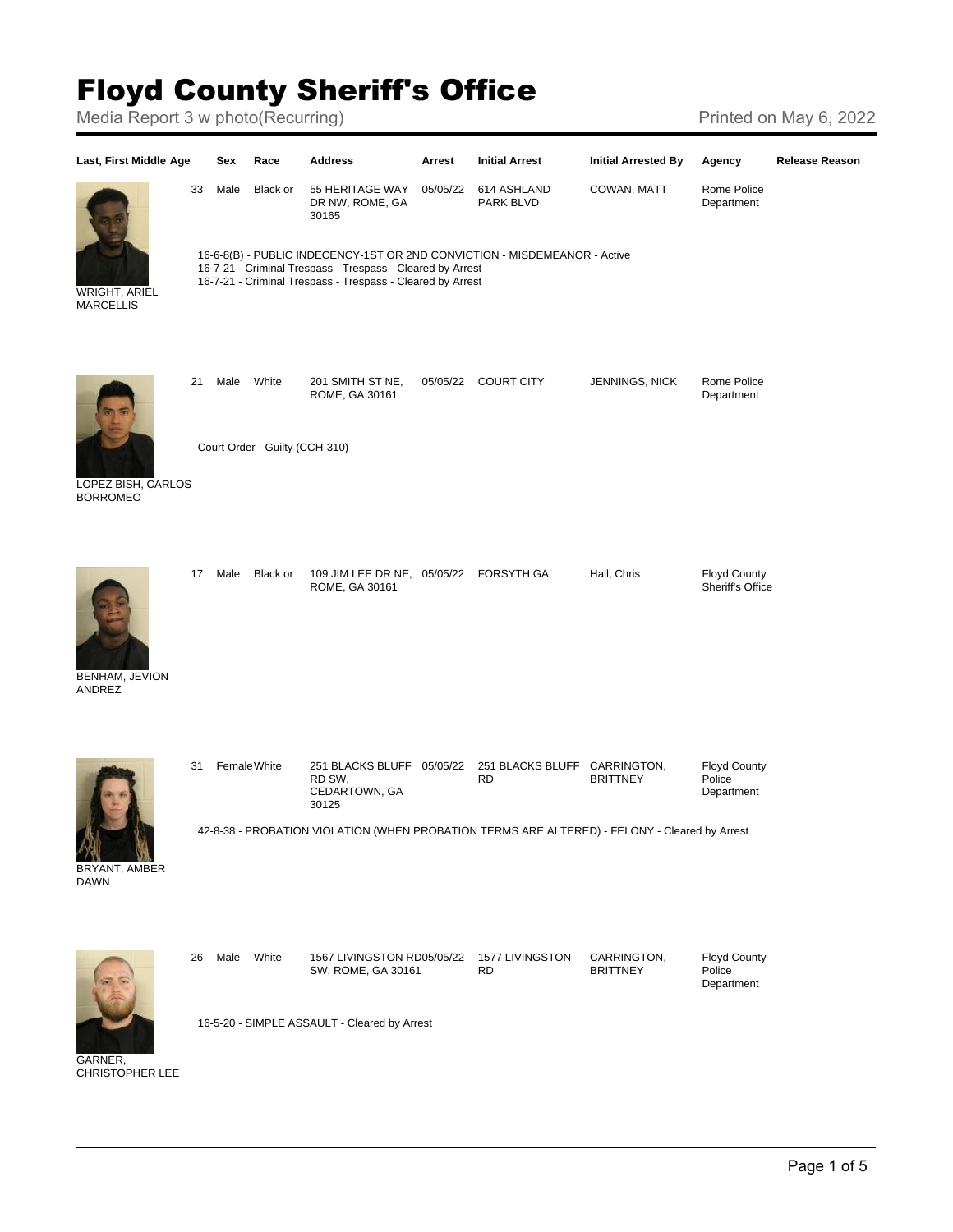|  |  | Last, First Middle Age |  | Sex |
|--|--|------------------------|--|-----|
|--|--|------------------------|--|-----|



 27 Male White 317 BELLS FERRY RD NE, SILVER CREEK, GA 30173

Court Order - Cleared by Arrest

05/05/22 COURTHOUSE Edmondson, Bruce Floyd County

Sheriff's Office

Department



**STEPHEN** 



41 Male Black or ROME, GA 30165 1 DELLVUE PL NW, 05/05/22 VETERANS @ THREE RIVERS DR ALAMIA, ISRAEL Rome Police

16-5-91(B) - AGGRAVATED STALKING - Cleared by Arrest

WILLIAMS, JUSTIN BRION



| 49 FemaleBlack or | 306 N ELM ST.<br>ROME, GA 30165 | 05/05/22 FLOYD MED<br><b>CENTER</b> | Dobson, Lekelci | <b>DICKSON CO</b><br>SO |
|-------------------|---------------------------------|-------------------------------------|-----------------|-------------------------|
|                   |                                 |                                     |                 |                         |

42-8-38 - PROBATION VIOLATION (WHEN PROBATION TERMS ARE ALTERED) - FELONY - Cleared by Arrest

HAYNES, VALORIE DELORIS

 38 Male White 109 OAK VIEW PASSAGE, CANTON, GA 30114 05/05/22 FCSO BOOKING Dupree, Harrison Floyd County Sheriff's Office BEAUSEIGNEUR, ADAM SETH 16-5-91(B) - AGGRAVATED STALKING - Cleared by Arrest



 26 Male Black or 27 HERITAGE WAY 05/05/22 419 WILSON AVE Towle, Kristopher Floyd County DR NW, ROME, GA 30165 Sheriff's Office

16-5-70(D)(1) - CRUELTY TO CHILDREN-ALLOW CHILD TO WITNESS FELONY/BATTERY/FAMILY VIOLENCE-3RD DEGREE - Cleared by Arrest 16-5-23 - Battery (Simple) - Cleared by Arrest

NEAL, CLARENCE CORNELIUS JR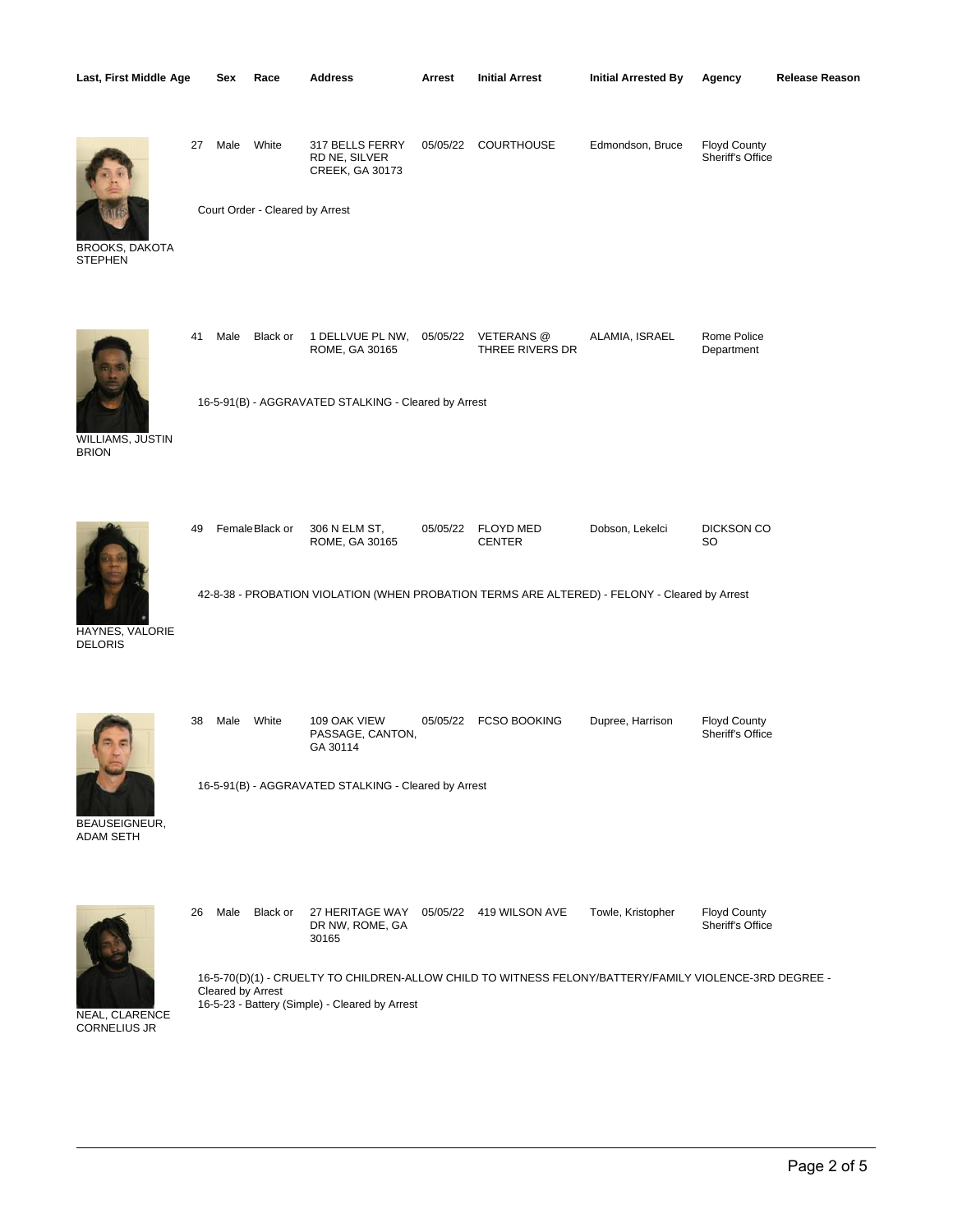| Last, First Middle Age           |    | Sex  | Race                                     | <b>Address</b>                                                                                                                                                                                                                                                      | Arrest        | <b>Initial Arrest</b>                                                                                                                                                                                                                                                                               | <b>Initial Arrested By</b> | Agency                                  | <b>Release Reason</b> |
|----------------------------------|----|------|------------------------------------------|---------------------------------------------------------------------------------------------------------------------------------------------------------------------------------------------------------------------------------------------------------------------|---------------|-----------------------------------------------------------------------------------------------------------------------------------------------------------------------------------------------------------------------------------------------------------------------------------------------------|----------------------------|-----------------------------------------|-----------------------|
|                                  | 34 | Male | Black or                                 | 417 WILSON AVE SW 05/05/22<br>APT# B, ROME, GA<br>30161                                                                                                                                                                                                             |               | 41 WILSON AVE                                                                                                                                                                                                                                                                                       | Howard, Andrew             | <b>Floyd County</b><br>Sheriff's Office | <b>Bonded Out</b>     |
| HARRIS, DEVON<br>LAMAR           |    |      |                                          | 17-6-12 - FAILURE TO APPEAR - MISDEMEANOR - Cleared by Arrest                                                                                                                                                                                                       |               |                                                                                                                                                                                                                                                                                                     |                            |                                         |                       |
|                                  | 43 | Male | White                                    | 243 PLEASANT WAY, 05/05/22<br>TEMPLE, GA                                                                                                                                                                                                                            |               | 3173 MARTHA<br><b>BERRY</b>                                                                                                                                                                                                                                                                         | MOSER, JIM                 | Rome Police<br>Department               |                       |
| RAY, ANTHONY<br><b>SHANE</b>     |    |      |                                          | 16-13-30(A) - POSSESSION OF METHAMPHETAMINE - Cleared by Arrest<br>40-6-390 - Reckless Driving - Cleared by Arrest<br>40-6-44 - Limitations on overtaking and passing on the left - Cleared by Arrest<br>40-6-46 - Passing in a No Passing Zone - Cleared by Arrest |               | 16-13-30(B) - POSSESSION OF METHAMPHETAMINE WITH INTENT TO DISTRIBUTE - Cleared by Arrest<br>16-13-31 - TRAFFICKING IN COCAINE, ILLEGAL DRUGS, MARIJUANA, OR METHAMPHETAMINE - Cleared by Arrest<br>16-10-24(A) - WILLFUL OBSTRUCTION OF LAW ENFORCEMENT OFFICERS - MISDEMEANOR - Cleared by Arrest |                            |                                         |                       |
| PORTER, JACKIE<br><b>RANDALL</b> | 71 | Male | White<br>Court Order - Cleared by Arrest | 548 AGAN RD SW,<br>ROME, GA 30161                                                                                                                                                                                                                                   | 05/05/22 FCSO |                                                                                                                                                                                                                                                                                                     | Marks, Adrian              | <b>Floyd County</b><br>Sheriff's Office |                       |
|                                  |    |      |                                          |                                                                                                                                                                                                                                                                     |               |                                                                                                                                                                                                                                                                                                     |                            |                                         |                       |
|                                  | 32 |      | Female White                             | HOMELESS, ROME, 05/05/22 MARSHAL LN<br>GA 30165                                                                                                                                                                                                                     |               |                                                                                                                                                                                                                                                                                                     | DAVIS, SHAUN               | Rome Police<br>Department               |                       |
| CANTRELL, KAYLA<br><b>DAWN</b>   |    |      |                                          | 16-13-30(A) - POSSESSION OF METHAMPHETAMINE - Cleared by Arrest                                                                                                                                                                                                     |               |                                                                                                                                                                                                                                                                                                     |                            |                                         |                       |
|                                  | 34 | Male | Black or                                 | 513 SUPERBA AVE<br>NE, ROME, GA 30161                                                                                                                                                                                                                               | 05/05/22      | <b>COURTHOUSE</b>                                                                                                                                                                                                                                                                                   | Wright, Joshua             | <b>Floyd County</b><br>Sheriff's Office |                       |
| <b>HAMPTON</b>                   |    |      | Court Order - Guilty (CCH-310)           |                                                                                                                                                                                                                                                                     |               |                                                                                                                                                                                                                                                                                                     |                            |                                         |                       |

HAMPTON, JOHNATHAN TERELL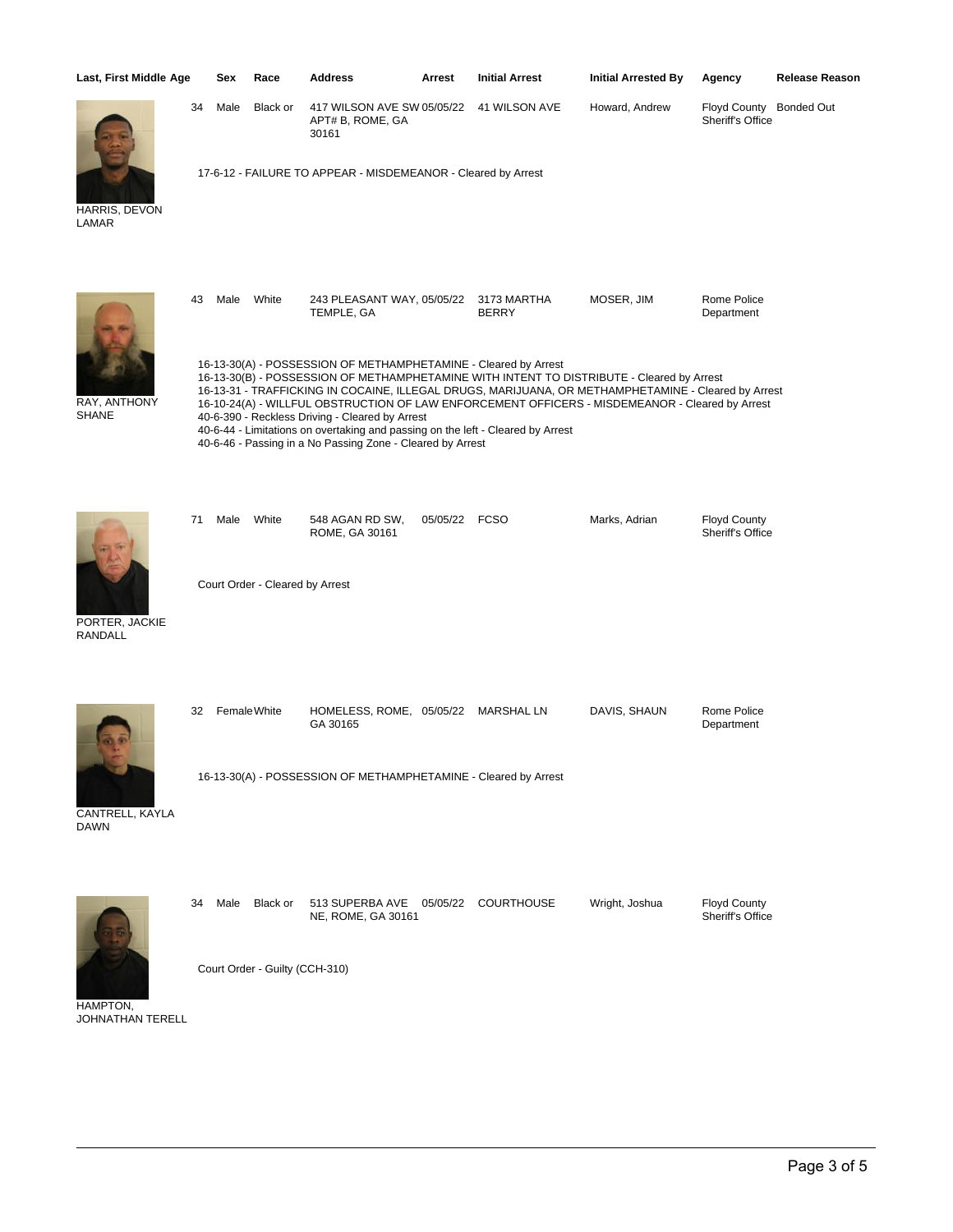| Last, First Middle Age                       |    | Sex               | Race           | <b>Address</b>                                                          | Arrest   | <b>Initial Arrest</b>                                                                                                                                                                                        | <b>Initial Arrested By</b> | Agency                                  | <b>Release Reason</b>    |
|----------------------------------------------|----|-------------------|----------------|-------------------------------------------------------------------------|----------|--------------------------------------------------------------------------------------------------------------------------------------------------------------------------------------------------------------|----------------------------|-----------------------------------------|--------------------------|
|                                              | 29 |                   | FemaleBlack or | 1321 CEDAR AVE<br>SW, ROME, GA 30161                                    | 05/05/22 | 1321 CEDAR AVE                                                                                                                                                                                               | Jackson, Grant             | <b>Floyd County</b><br>Sheriff's Office |                          |
| SMITH, CHELSEA<br><b>BROOKE</b>              |    | Cleared by Arrest |                | 16-7-21 - Criminal Trespass - Damage to Property - Cleared by Arrest    |          | 16-8-18 - ENTERING AUTOMOBILE OR OTHER MOTOR VEHICLE WITH INTENT TO COMMIT THEFT OR FELONY (Article theft) -                                                                                                 |                            |                                         |                          |
|                                              | 35 | Male              | White          | 2548 WAX RD,<br>ARAGON, GA 30104                                        |          | 05/05/22 1912 MAPLE AVE                                                                                                                                                                                      | KASMAR, SCOTT              | Rome Police<br>Department               |                          |
| THOMPSON, JACOB<br>LAMAR                     |    |                   |                |                                                                         |          | 16-13-32.2 - POSSESSION AND USE OF DRUG RELATED OBJECTS - Cleared by Arrest<br>16-13-30 - Purchase, possession, manufacture, distribution, or sale of controlled substances or marijuana - Cleared by Arrest |                            |                                         |                          |
|                                              | 40 | Male              | White          | 600 EAST AVE F,<br>SHANNON, GA 30172                                    | 05/05/22 | 600 EAST                                                                                                                                                                                                     | Jackson, Grant             | <b>Floyd County</b><br>Sheriff's Office | <b>Bonded Out</b>        |
| HUMPHRIES,<br><b>BRANDON BLAKE</b>           |    |                   |                | 16-5-60(B) - RECKLESS CONDUCT - Cleared by Arrest                       |          |                                                                                                                                                                                                              |                            |                                         |                          |
|                                              | 59 | Male              | Black or       | 200 WOODWARD ST 05/05/22<br>NE #APT A, ROME,<br>GA 30161                |          | N AVE @<br><b>WOODWARD</b>                                                                                                                                                                                   | MILLS, RICKY               | Rome Police<br>Department               |                          |
| <b>BOWLES, PHILLEMON</b><br><b>MARCUS SR</b> |    |                   |                | 42-8-38 - PROBATION VIOLATION (MISD) - Cleared by Arrest                |          |                                                                                                                                                                                                              |                            |                                         |                          |
|                                              | 41 | Male              | White          | 1347 REDMOND CIR 05/05/22 NORTH 5TH AVE<br>NW APT B4, ROME,<br>GA 30165 |          |                                                                                                                                                                                                              | DEHART, CHRIS              | Rome Police<br>Department               | Release to Own<br>Recog. |
|                                              |    |                   |                | 40-8-20 - HEADLIGHT REQUIREMENT - Cleared by Arrest                     |          |                                                                                                                                                                                                              |                            |                                         |                          |

40-6-391(A)(1) - Driving Under Influence of Alcohol - Cleared by Arrest

WELLS, RODNEY CLINT